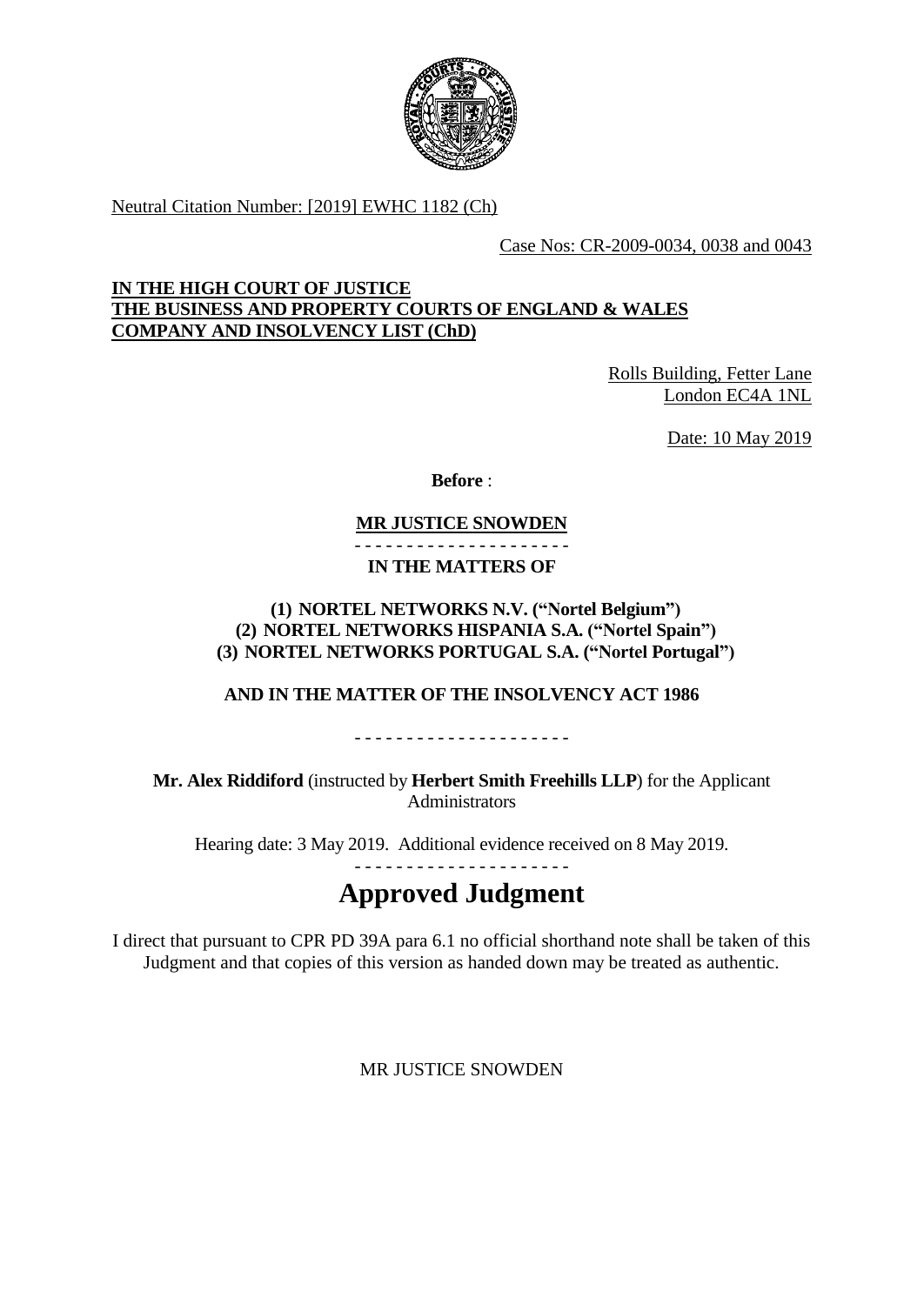# **MR JUSTICE SNOWDEN :**

## Introduction

- 1. These are applications (the "Applications") by the joint administrators of the above named companies (the "Administrators" and the "Companies") for orders: (i) pursuant to paragraph 79(1) of Schedule B1 to the Insolvency Act 1986 (the "Act") terminating their appointments; (ii) pursuant to paragraph 98 of Schedule B1 to the Act discharging them from liability with effect from 28 days after their appointments have been terminated; and (iii) approving their recent remuneration as administrators and/or supervisors of company voluntary arrangements in respect of the Companies.
- 2. The form of the application closely follows a similar application in relation to a number of other Nortel companies which I considered in a judgment given in August last year: Re Nortel Networks International Finance & Holding BV and others [2018] EWHC 2266 (Ch).

## Background

- 3. As is well-known, the Nortel group was a global supplier of networking solutions, operating through entities based in the US, Canada, and Europe, the Middle East and Africa (EMEA). The Companies are members of the EMEA sub-group of Nortel entities and, as their names suggest, are incorporated in Belgium, Spain and Portugal respectively. They are each subsidiaries of Nortel Networks International Finance & Holding BV ("NNIF") which is in liquidation in the Netherlands. NNIF is in turn wholly owned by Nortel Networks UK Limited ("NNUK").
- 4. The Companies were each placed into administration by orders of Mr Justice Blackburne on 14 January 2009. The Administrators' terms of office have been extended a number of times, most recently by an order which I made on 17 December 2018 extending the administrations until 13 January 2020.
- 5. After appointment, the Administrators managed the business, affairs and property of the EMEA debtors during the negotiation and consummation of a sale of the global Nortel business, and then participated in litigation in the US and Canada between the groups referred to as the "US Debtors", the "Canadian Debtors" and the "EMEA Debtors" over the appropriate allocation of the sale proceeds between the relevant Nortel entities. That allocation dispute was eventually settled pursuant to a "Global Settlement" entered into in October 2016 which became effective in May 2017, following which substantial sums were released to the various parties, including the Administrators, for distribution to the creditors of the various Companies. One feature of the Global Settlement was the provision by NNUK of a "top-up" to enable payment by certain other EMEA debtors of their external unsecured creditors to the level of 100p in the £, but excluding interest for the period from the date the Companies were placed into administration.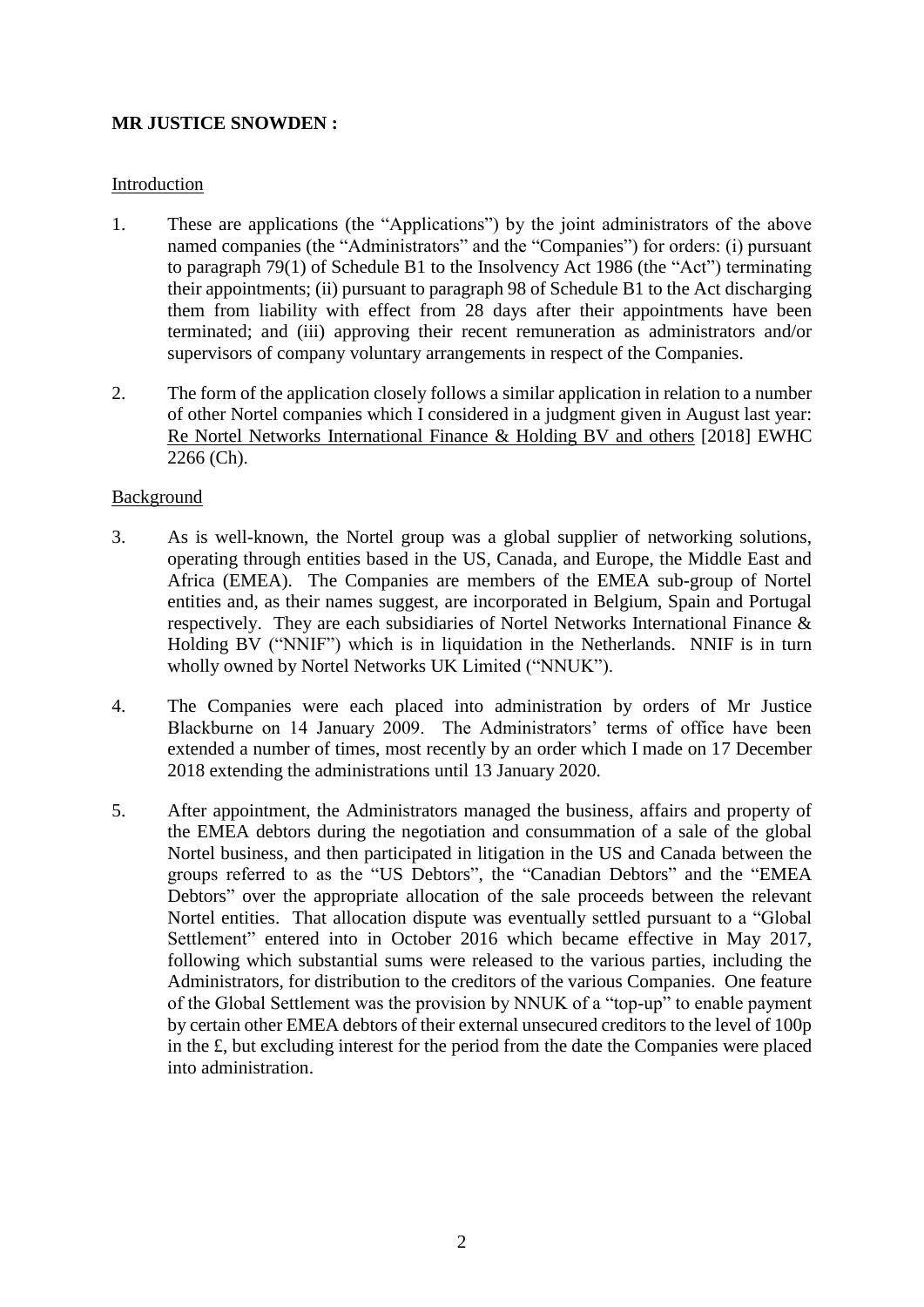- 6. In April 2017, and in anticipation of the receipt of the allocation of the sale proceeds, the Administrators proposed company voluntary arrangements (the "CVAs") in respect of each of the Companies. The CVAs were duly approved by creditors, and the Administrators were appointed as supervisors of the CVAs (the "CVA Supervisors"). Distributions were then made by the CVA Supervisors of each Company as follows:
	- i) Nortel Belgium: All creditors (save for NNUK in respect of certain subordinated claims) have been paid 100% of their claims and have been paid interest for the period from the date of the Administrators' appointment to the date of payment in full at a commercial rate of 4.13% per annum. CVA distributions totalled £5,331,367 in respect of principal. Distributions have also been made to NNUK on account of its subordinated claims, equivalent to 49.23p/£. This leaves NNUK as the sole remaining creditor in respect of a total balance of £6,693,560.24 of subordinated debt.
	- ii) Nortel Spain: All creditors, including NNUK as subordinated creditor, have been paid 100% of their claims and have been paid interest in full at a commercial rate of 4.15% per annum. CVA distributions totalled £8,699,675 on account of principal. Nortel Spain continues to hold various assets, including cash of approximately £4.1 million, intercompany receivables of approximately £0.5m and potential tax receivables. These assets will be available for distribution to NNIF in Nortel Spain's local solvent liquidation.
	- iii) Nortel Portugal: All unsecured, non-subordinated creditors have been paid 100% of their claims and have been paid interest in full at a commercial rate of 4.32% per annum. NNUK as subordinated creditor received payment of 100% of the principal of its debt claim, and an element of interest. CVA distributions totalled £1,111,255 on account of principal. Nortel Portugal has no assets available for distribution save for potential tax receivables, which will be available for distribution to NNIF in Nortel Portugal's local solvent liquidation.
- 7. The terms of each CVA provided that the CVA Supervisors should serve a Notice of Termination on the creditors in certain circumstances including (i) if any assets remaining after the payment of all claims in full (including interest) had been returned to the Administrators and/or the Company, and (ii) the CVA Supervisors had distributed all assets in accordance with the terms of the CVAs and there were no further assets available for distribution under the CVAs. The CVA Supervisors of each of the Companies served notices of termination of the CVAs on the creditors. The CVA for Nortel Spain terminated on 12 November 2018: those for Nortel Belgium and Nortel Portugal terminated on 4 April 2019.
- 8. There remain assets of significant value in Nortel Spain and Nortel Portugal, including in particular the £4.1 million in cash in Nortel Spain.

Termination of the Administrators' Appointments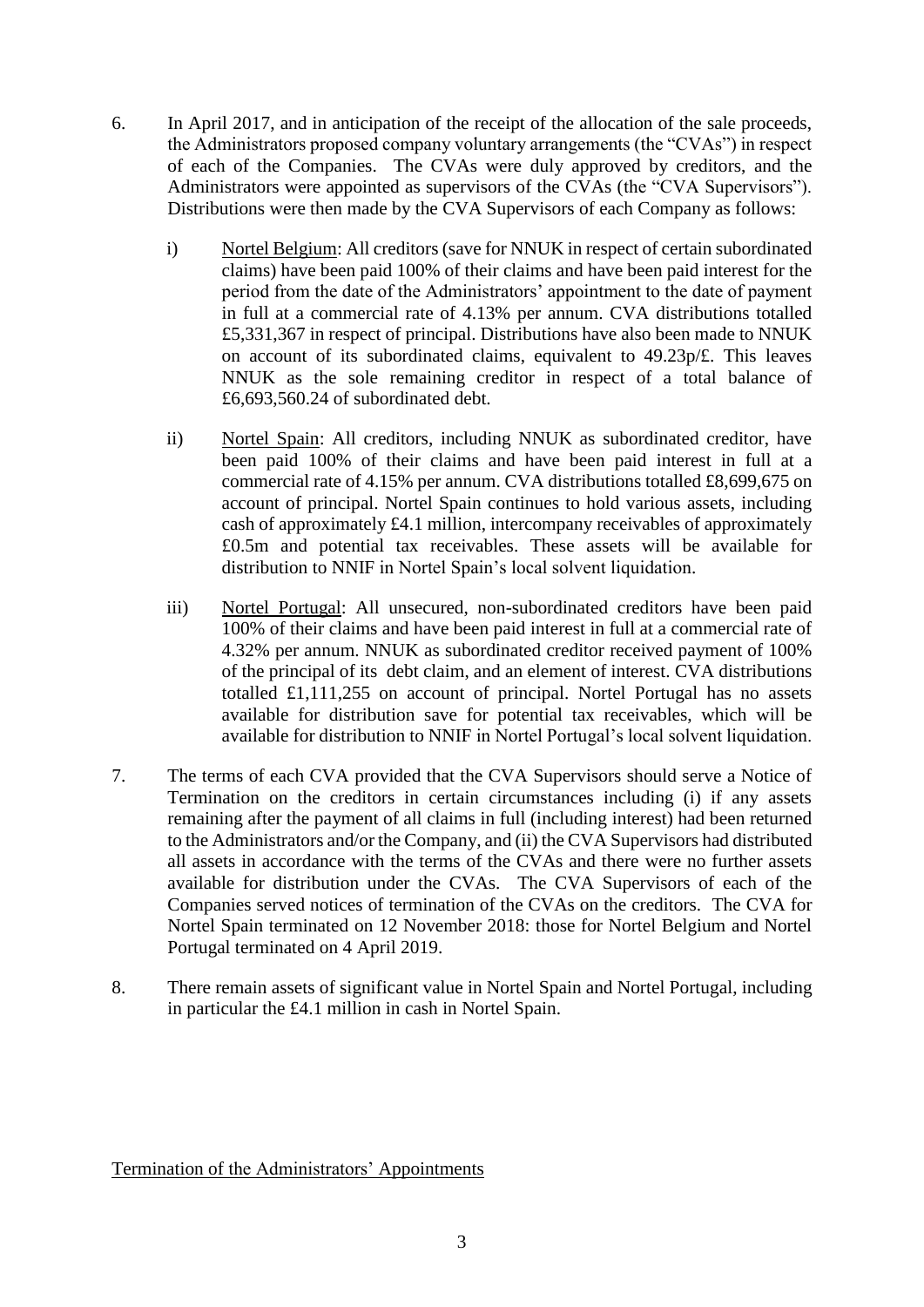#### 9. Paragraph 79 of Schedule B1 to the Act provides as follows:

"(1) On the application of the administrator of a company the court may provide for the appointment of an administrator of the company to cease to have effect from a specified time.

….

(3) The administrator of a company shall make an application under this paragraph if -

(a) the administration is pursuant to an administration order, and

- (b) the administrator thinks that the purpose of administration has been sufficiently achieved in relation to the company.
- (4) On an application under this paragraph the court may -
- (a) adjourn the hearing conditionally or unconditionally;
- (b) dismiss the application;
- (c) make an interim order;
- (d) make any order it thinks appropriate (whether in addition to, in consequence of or instead of the order applied for)."
- 10. Having terminated each of the CVAs and made final distributions to creditors, the Administrators are of the view that the purposes of the administrations have been sufficiently achieved for each of the Companies. They are therefore obliged by paragraph 79(3) of Schedule B1 to make applications pursuant to paragraph 79(1) for the termination of the administrations.
- 11. The Administrators submit that the termination of their appointment should in each case be conditional on the commencement by each Company's relevant shareholder of a process to wind up the Company in accordance with the law of the jurisdiction of that Company's incorporation. This is essentially because the commencement of a solvent liquidation is necessary in the cases of Nortel Spain and Nortel Portugal to enable distribution of surplus assets to NNIF as shareholder. Absent a solvent liquidation, on termination of the administrations responsibility for the Companies and their assets would pass to the directors, and neither the directors nor the Administrators consider it appropriate for the directors to bear this responsibility, even for a short time. In relation to Nortel Belgium, although there are no surplus assets, having managed the business and affairs of the Company for almost ten years, the Administrators submit that they should bear the responsibility of placing it into insolvent liquidation or dissolution.
- 12. That process reflects the process adopted in the earlier Nortel application last year, and the evidence of the Administrators is that it has generally worked well. I therefore consider that I should apply a similar approach to this application. The detail of the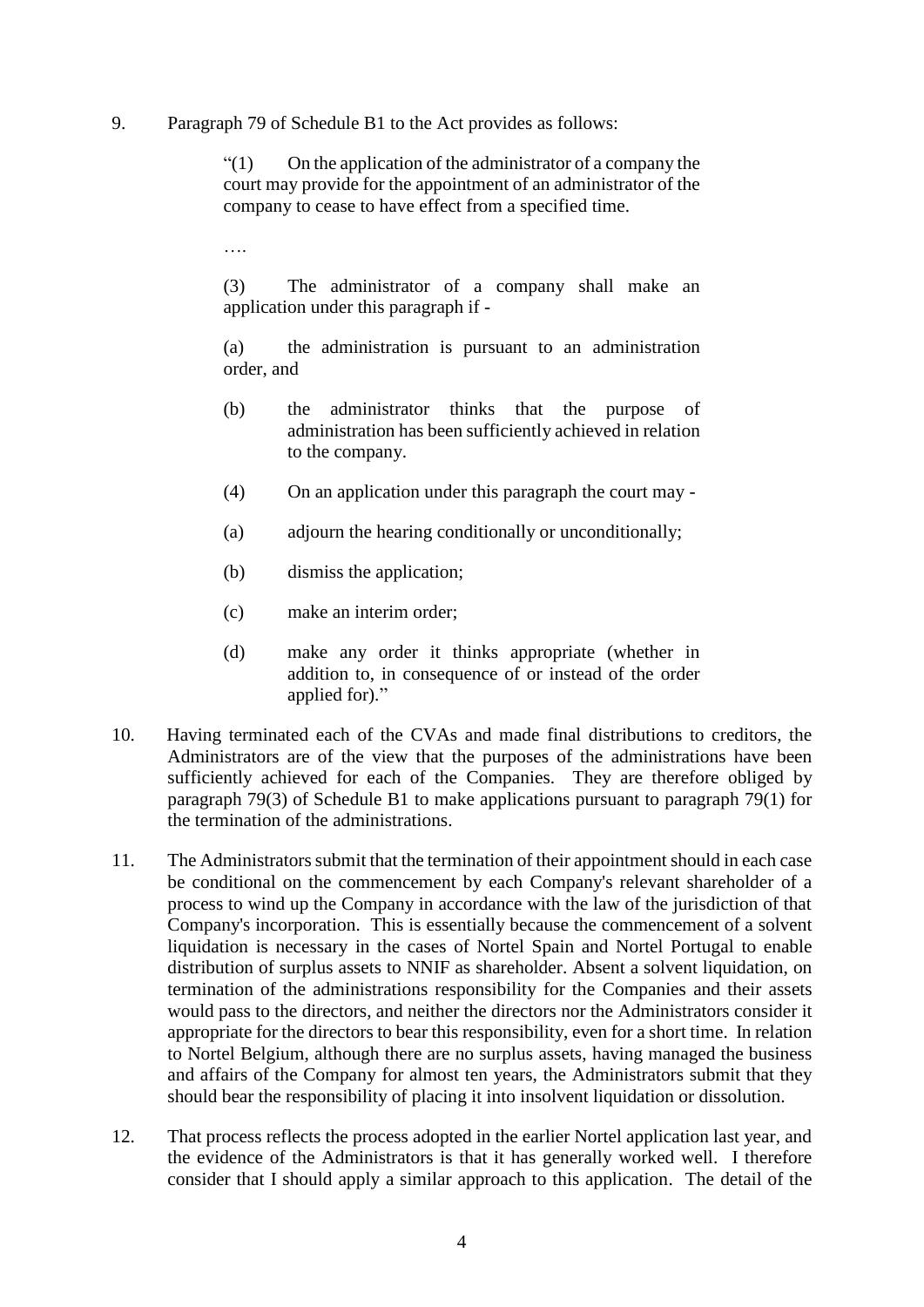local procedures to be followed in Belgium, Spain and Portugal is set out in the evidence, and appears to be relatively straightforward and essentially administrative in nature. However, given the experience under the earlier order of the time which it can take for the relevant processes to be commenced, I will specify that the appropriate procedures should be commenced within 60 days rather than the 30 days specified in the earlier order. Should the liquidation or dissolution of any Company not have commenced within that time, the Administrators should return to the Court for further directions.

#### Discharge from Liability

13. Paragraph 98 of Schedule B1 to the Act provides as follows:

"(1) Where a person ceases to be the administrator of a company (whether because he vacates office by reason of resignation, death or otherwise, because he is removed from office or because his appointment ceases to have effect) he is discharged from liability in respect of any action of his as administrator.

(2) The discharge provided by sub-paragraph (1) takes effect -

- (a) in the case of an administrator who dies, on the filing with the court of notice of his death.
- (b) in the case of an administrator appointed under paragraph 14 or 22, at a time appointed by resolution of the creditors' committee or, if there is no committee, by resolution of the creditors, or
- (c) in any case, at a time specified by the court.
- …
- (4) Discharge -
- (a) applies to liability accrued before the discharge takes effect, and
- (b) does not prevent the exercise of the court's powers under paragraph 75.
- 14. The Administrators were appointed by the Court and they therefore seek an order pursuant to paragraph 98(2)(c) of Schedule B1 discharging them from liability in respect of any of their actions as administrators.
- 15. When asked to grant a discharge, the Court is naturally concerned to ascertain what, if any, liabilities the administrators in question might possibly have in respect of any of their actions. In this case, certain claims were intimated or asserted against the Administrators by (among others) the US Debtors, the Canadian Debtors and the Trustee of NNUK's Pension Plan ("the Pension Trustee") in connection with the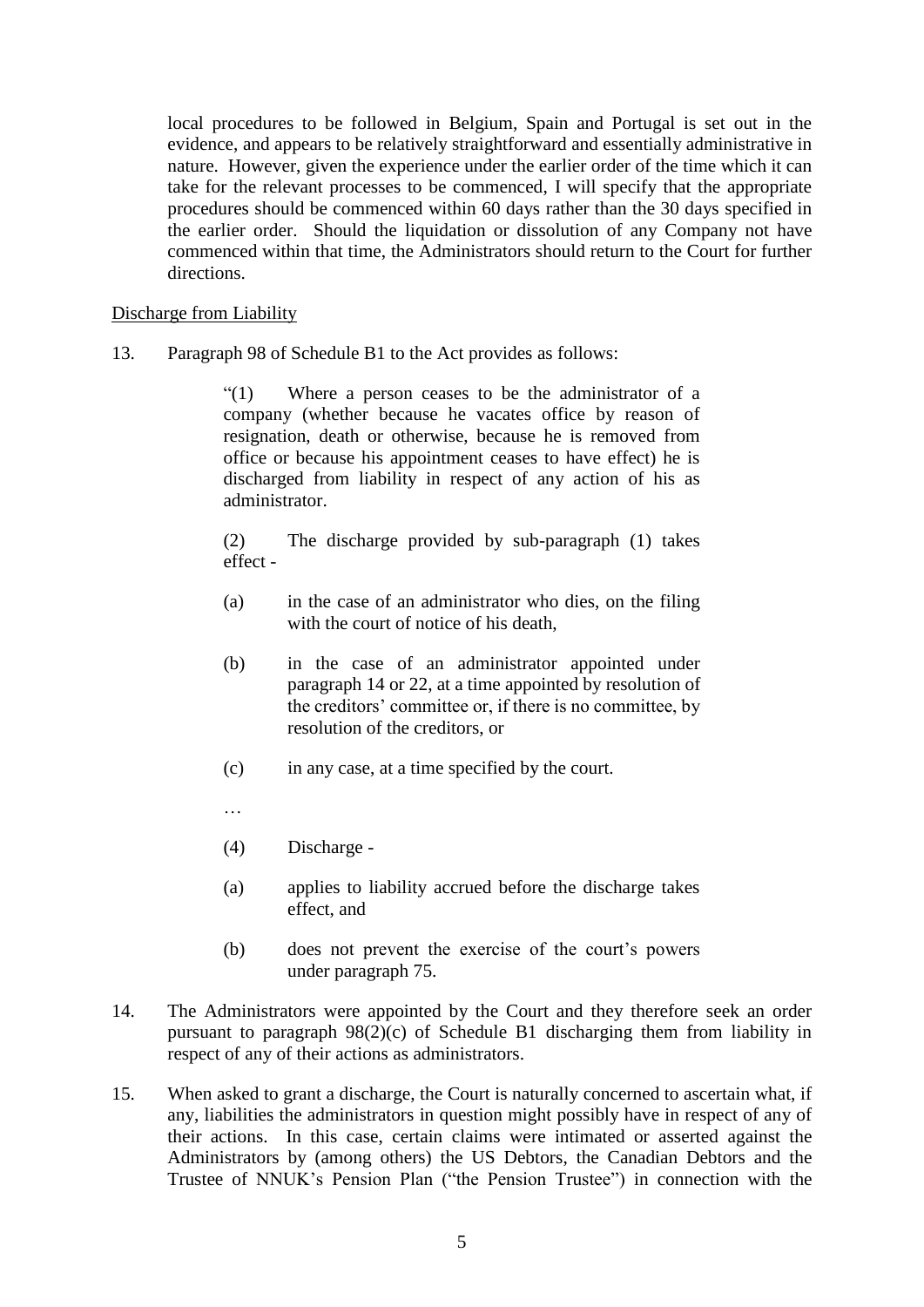dispute over the allocation of the global sale proceeds at an earlier stage in the administrations. However, such claims were released pursuant to the terms of the Global Settlement. Moreover, by an earlier order that I made in the administrations, a bar date was set for submission of any administration expense claims, and the terms of each CVA provided that each unsecured creditor of the relevant Company irrevocably and unconditionally discharged the Administrators from any liability in connection with their acts, omissions or default as administrators. Apart from such matters, the Administrators are in any event not aware of any claims made against them which have not been dealt with during the course of the administrations, and they are not aware of any facts and matters which might give rise to any further claims.

- 16. All creditors (including those who have been paid in full) of each Company were given notice on 4 April 2019 of the Administrators' intention to make the Applications to cease to be administrators and to be discharged from any liabilities, and creditors were given specific notice via the Nortel EMEA website on 15 April 2019 of the making of the Applications. No responses or objections have been received.
- 17. I therefore consider that it is appropriate to grant the Administrators, who, after termination of their appointments, will no longer have any substantial assets of the Companies in their hands out of which to meet any liabilities properly incurred by them, their discharge from liability pursuant to paragraph 98 of Schedule B1. Pursuant to paragraph 98(2)(c), I shall specify that the discharge shall take effect 28 days after the cessation of the appointment of the Administrators. This follows the approach of Hildyard J in *Re Lehman Brothers Holdings UK Limited (in administration)* [2016] EWHC 3552 (Ch) at [10] which I adopted in the previous application.

## Remuneration

- 18. The application to approve the remuneration of the Administrators is made both in their capacity as administrators and in respect of their remuneration as CVA Supervisors pursuant to the terms of the respective CVAs.
- 19. So far as the application for remuneration as administrators is concerned, it was decided at the outset that the basis of the Administrators' entitlement to remuneration was to be fixed by reference to the time properly given by them and their staff to the matters in the administration. In that regard, the Statements of Proposals in respect of each of the relevant Companies provided, inter alia, that:

"The Administrators shall be paid their professional fees on account on a monthly basis of 80% of time charged as agreed by a creditors' committee (should one be formed) in accordance rule 2.106 of the Insolvency Rules 1986. The remaining 20% per month shall be agreed by subsequent resolution of the committee/creditors/court."

20. On that basis, the Administrators have been drawing 80% of their time costs on account monthly in advance, and have regularly sought approval of all time costs from the creditors' committee of the respective Company or from the creditors. The creditors' committees or creditors (as appropriate) have always approved the remuneration of the Administrators. The Administrators' remuneration was last approved in this way in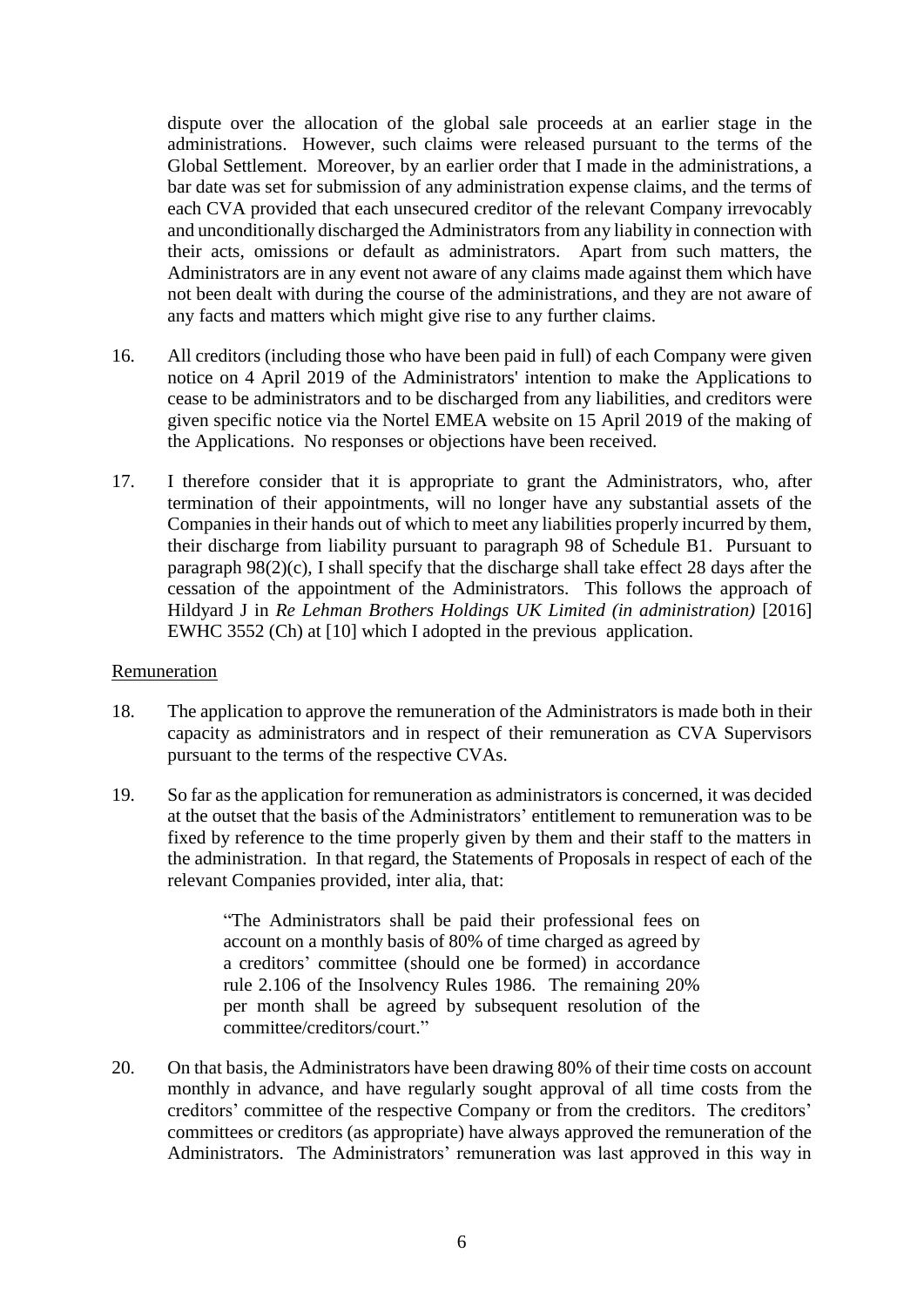respect of Nortel Portugal up to 29 September 2017; in respect of Nortel Belgium up to 30 March 2018; and in respect of Nortel Spain up to 29 June 2018.

- 21. It is, however, no longer possible or appropriate for the Administrators to seek approval for their most recent activities in this way, because by reason of full payment of their debts, the members of the respective creditors' committees have automatically ceased to be creditors of the Companies and hence have ceased to be members of their creditors' committees by reason of the operation of Rule 17.11(e) of the Insolvency (England and Wales) Rules 2016 ("the Insolvency Rules 2016"). In the case of Nortel Belgium, NNUK is still left as an unpaid (subordinated) creditor, but for obvious reasons the Administrators do not, in their capacity as administrators of NNUK, consider that it is appropriate for them to approve their own remuneration as administrators of Nortel Belgium.
- 22. The Administrators therefore apply for the approval of their recent remuneration by the Court. Their applications are made pursuant to Rule 18.24(b) of the Insolvency Rules 2016, which provides that:

"An office-holder who considers the rate or amount of remuneration fixed to be insufficient or the basis fixed to be inappropriate may –

…

(b) apply to the court for an order increasing the rate or amount or changing the basis in accordance with rule 18.28."

- 23. The Administrators are seeking orders approving their remuneration:
	- i) for the period from the last approval by the respective Company's creditors or creditors' committee to 15 March 2019 (being the last practicable date prior to the filing of the Applications up to which the Administrators are able to provide a full breakdown in respect of their remuneration) ("Period 1"); and
	- ii) for the period from 16 March 2019 to the termination of the Administrators' appointment, subject to a financial cap ("Period 2").
- 24. The Administrators' remuneration for which approval is sought amounts in total to £1,048,326.47 made up as follows:
	- i) Nortel Portugal: £342,197.33 for Period 1 and £18,907.73 for Period 2.
	- ii) Nortel Belgium: £325,074.79 for Period 1 and £18,544.13 for Period 2.
	- iii) Nortel Spain: £323,730.76 for Period 1 and £19,871.73 for Period 2.
- 25. Extensive schedules detailing the work done, time spent and charging rates of all of the individuals involved in the cases have been prepared in respect of each Company in accordance with Part Six of the Practice Direction: Insolvency Proceedings [2018] Bus LR 2358 (the "Insolvency Practice Direction"). The evidence in support of those schedules explains in some detail how in each case the Administrators have endeavoured to avoid unnecessary duplication of work; have attempted to ensure that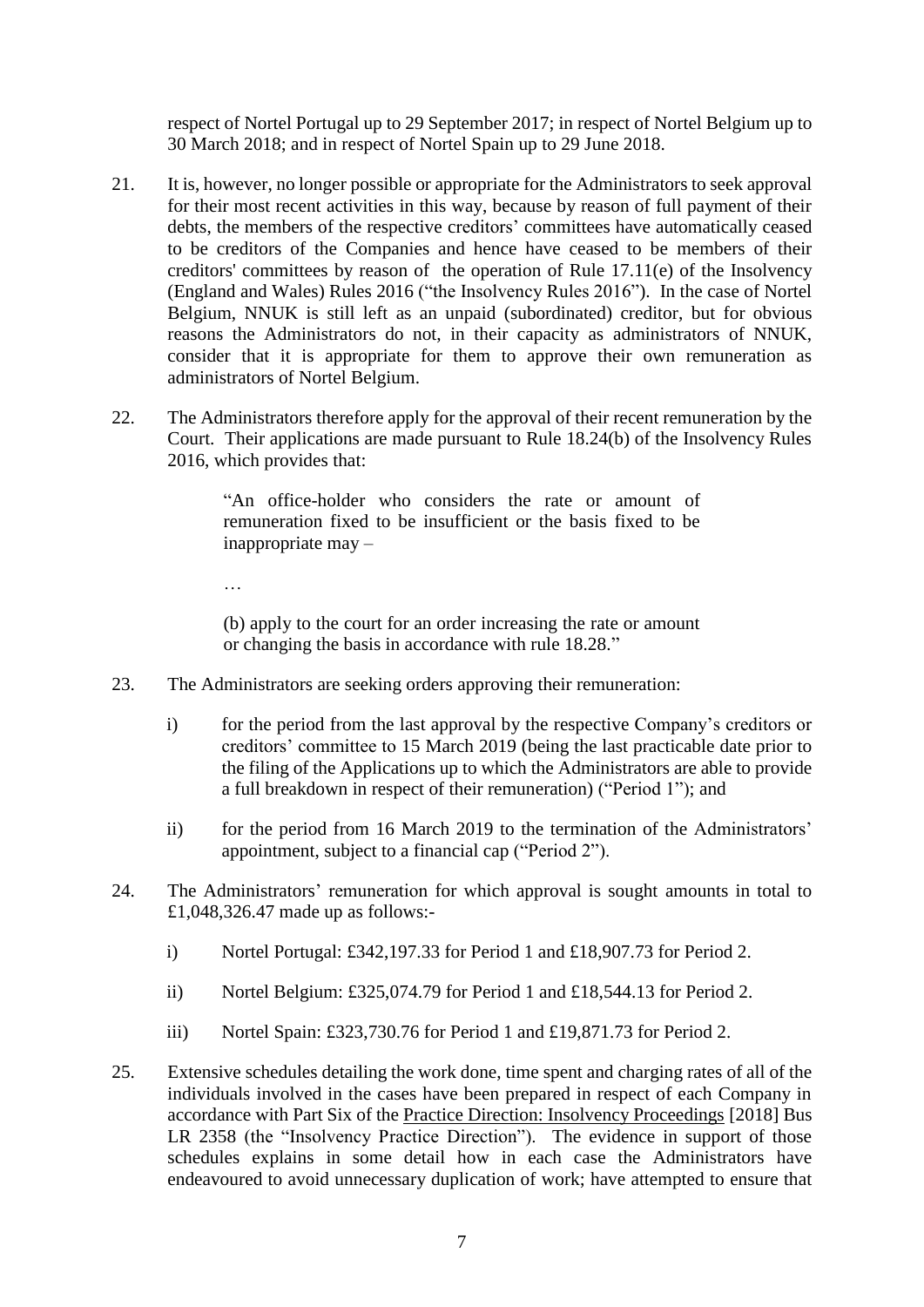tasks were allocated to the appropriate grade of staff member and were carried out properly and in a cost-effective manner; have determined staff charge out rates; and have apportioned fees charged centrally as between the various EMEA companies in administration.

- 26. Although the ex-creditors of the Companies have been notified of the remuneration Applications in accordance with Rule 18.28, none have appeared at the hearing or taken any points on the Application in correspondence.
- 27. As I indicated in my previous judgment, the reality is that on an application of this magnitude I am not in a position to conduct a line-by-line analysis of the work done by the Administrators, or to investigate and verify the evidence of the Administrators as to how the work done has been organised and carried out. That would require a considerable amount of time, additional information and quite possibly the input of an experienced independent insolvency practitioner. In my earlier judgment I therefore adopted a broader approach. I propose to repeat that approach in relation to these Applications, but will supplement it by direct reference to the guidelines set out in the Insolvency Practice Direction.
- 28. First, it is significant and an important factor to be taken into account when assessing the proportionality of remuneration under paragraph 21.2(7) of the Insolvency Practice Direction – that the participation by the Administrators and their advisers in the crossborder insolvency proceedings for the worldwide entities in the Nortel EMEA group has been an exceptionally complex and demanding task. The size of the task can readily be seen from the fact that the global sale in which the Administrators played a significant role resulted in the receipt of US\$7.3 billion (net of costs), of which the entities in the EMEA group eventually received a total of just over £1 billion. The very demanding and complex nature of the insolvency proceedings can also be seen from a review of the periodic reports that the Administrators have made to creditors and from the numerous judgments in this jurisdiction and abroad dealing with the many issues that have arisen.
- 29. Secondly, when considering the value of the service rendered by the Administrators to creditors in accordance with paragraph 21.2(4) of the Insolvency Practice Direction, it is highly relevant that all of the external creditors of the Companies concerned in these Applications have been paid in full, together with commercial interest.
- 30. Thirdly, when considering whether the amount and basis of the remuneration is fair and reasonable remuneration for the work properly undertaken or to be undertaken in accordance with paragraph 21.2(5) of the Insolvency Practice Direction, it is relevant both to inquire into the charging rates used, and to compare them and the overall amount claimed with the previously approved charge-out rates, and the amounts of remuneration on a time cost basis which have previously been approved by the creditors of the respective Companies. It seems to me that these comparisons are expressly contemplated in paragraphs 21.4.7 to 21.4.9 of the Insolvency Practice Direction.
- 31. As regards charging rates, the evidence is that the rates charged by the Administrators and their UK staff at E&Y London have changed only once during the administrations, and that those altered rates were approved by the creditors with effect from September 2016. The rates claimed for staff in E&Y's local offices have not been specifically approved by creditors, but in the Administrators' Statement of Proposals it was noted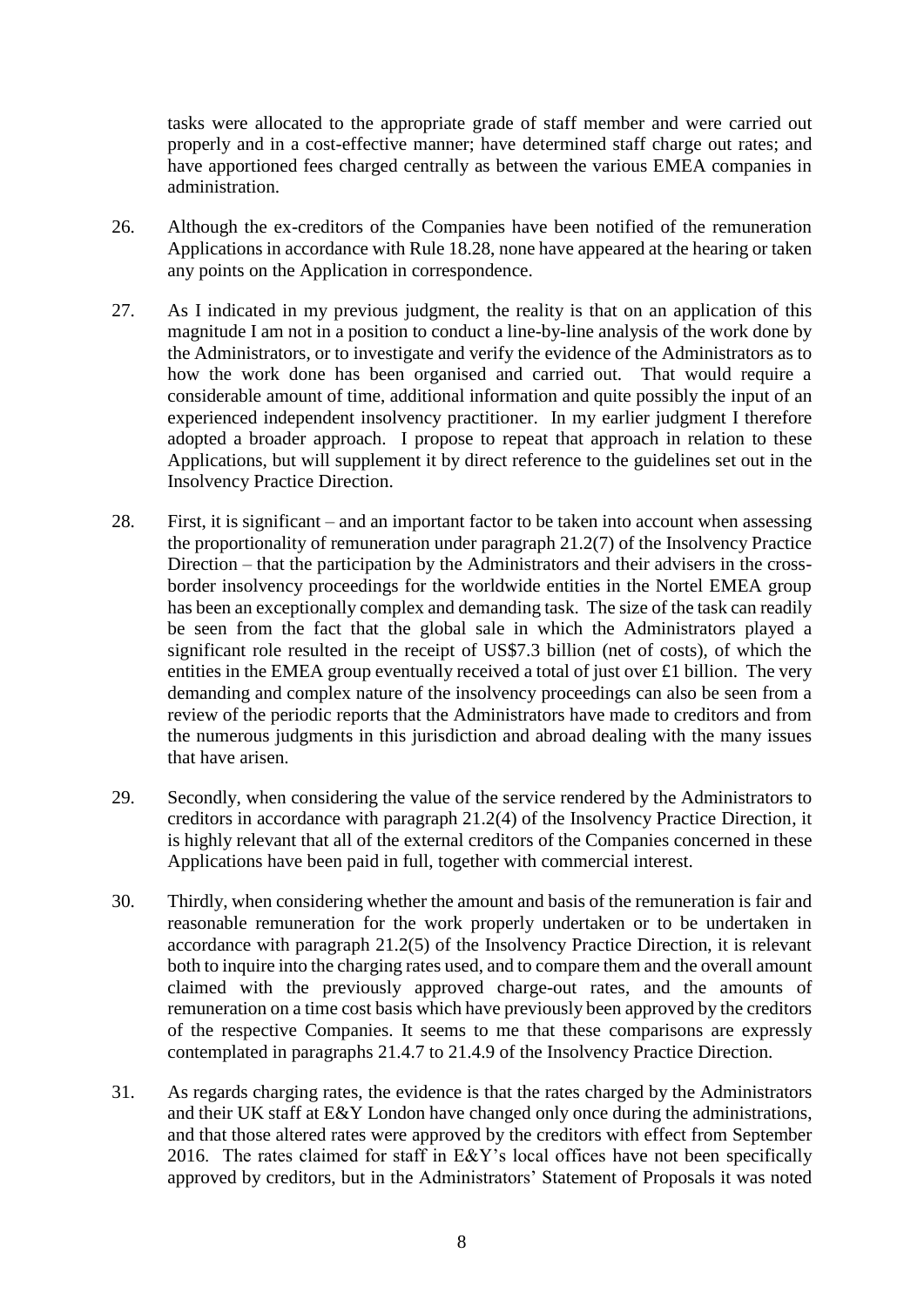that charges for core staff in the relevant location of each Company would be at local market rates. In addition, at least a broad indication of the range of charging rates for the local team in each jurisdiction has been included in the remuneration packs provided to the creditor committees during the administrations.

- 32. As to the comparison of amounts of remuneration previously approved and now claimed, I have, following the hearing, been provided with further detailed evidence from the Administrators. This shows that the total remuneration approved prior to the start of Period 1 for each of the Companies is as follows:
	- i) Nortel Portugal: £1,506,001.77.
	- ii) Nortel Belgium: £2,804,074.96.
	- iii) Nortel Spain: £3,935,633.46.
- 33. The remuneration which was approved for the immediately preceding period of the administrations is as follows:
	- i) Nortel Portugal: £126,792.63 (for the period 3 September 2016 29 September 2017).
	- ii) Nortel Belgium: £310,919.88 (for the period 3 September 2016 30 March 2018).
	- iii) Nortel Spain: £229,624.21 (for the period 30 September 2017 to 29 June 2018).
- 34. When the average monthly time costs are computed, it appears that there is a material increase in the average monthly charges claimed for Period 1 over the average monthly charges for the immediately preceding period, as follows.
	- i) Nortel Portugal: £19,601.70 average per month for Period 1, as against £9,863.45 average per month for the preceding period (i.e. the average now claimed is 199% of the average previously approved).
	- ii) Nortel Belgium: £28,331.49 average per month for Period 1, as against £16,504.62 average per month for the preceding period (i.e. the average now claimed is 172% of the average previously approved).
	- iii) Nortel Spain: £38,165.93 average per month for Period 1, as against £25,677.95 average per month for the preceding period (i.e. the average now claimed is 149% of the average previously approved).
- 35. The Administrators have filed further evidence explaining these increases in the amounts claimed. Broadly speaking, the evidence is that there have been additional tasks undertaken in each of the administrations in Period 1 over and above the recurring tasks undertaken in previous periods. Those additional tasks essentially relate to planning for the exit of the Companies from administration. They include, in particular, increased time spent on ascertaining and considering the necessary local procedures to put the Companies into liquidation following termination of the administrations and (where appropriate) to distribute surplus assets, resolving all outstanding tax matters, and preparing for these Applications themselves.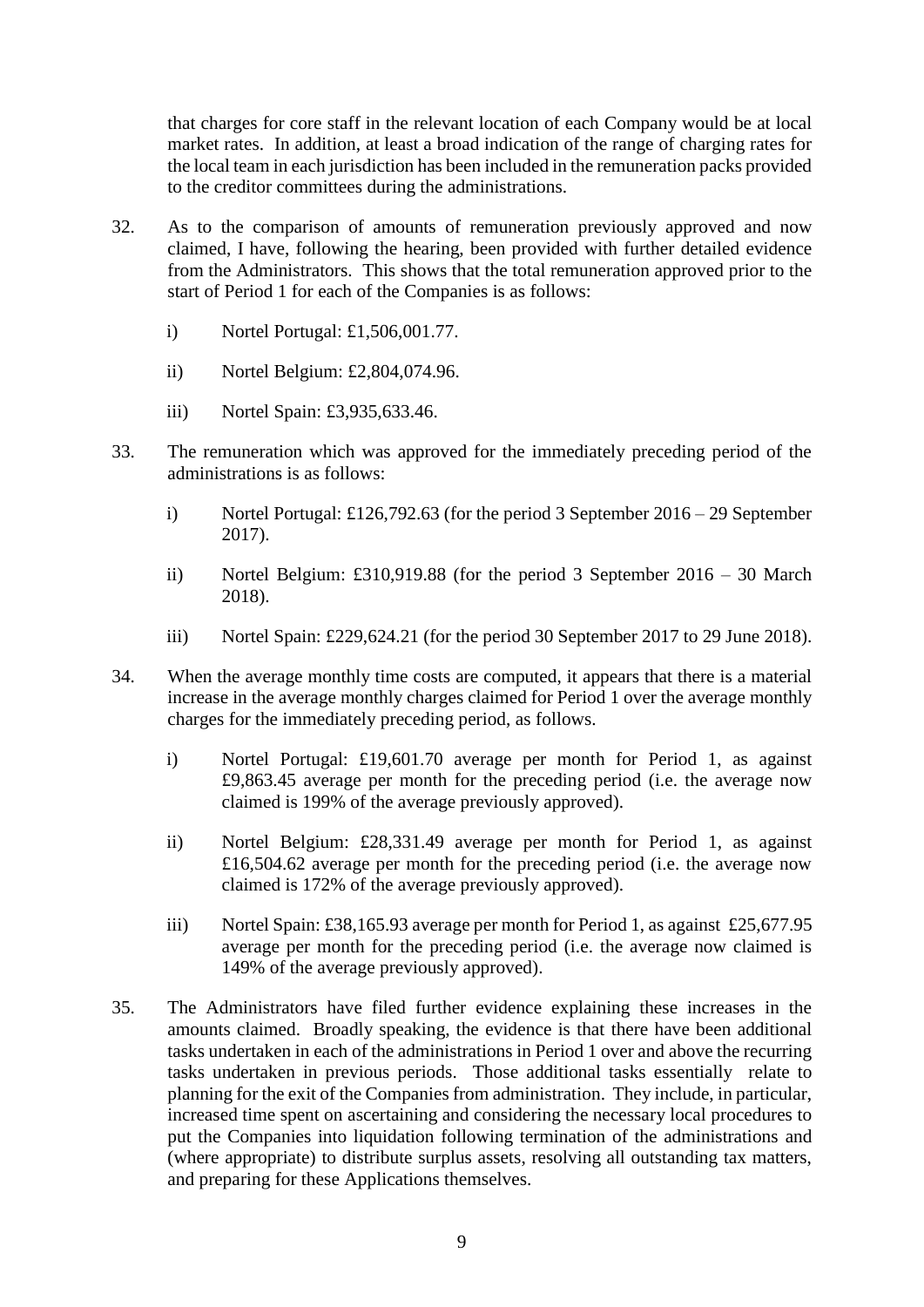- 36. I have been provided with some narrative describing the specific work done rather than a line-by-line review of the relevant line entries. The latter would plainly not be practicable. Suffice to say that the items in the narrative all seem to be legitimate and appropriate tasks for the Administrators and their staff to have been undertaking in preparation for and exit from administration and for these Applications.
- 37. The point is also made by the Administrators that there has been an element of "frontloading" (where possible) the costs of the work that would otherwise have to be carried out in Period 2 (which the court is being asked to approve prospectively). That can be illustrated by the fact that the remuneration sought in Period 2 is very significantly less than in relation to Period 1, and that the monthly average remuneration sought for Period 2 is between 20% and 51% of the average monthly remuneration approved for the period preceding Period 1.
- 38. The Administrators' claimed remuneration in relation to these Companies can also be compared to the total remuneration of the Administrators across all of the EMEA entities. This has amounted to in excess of £188 million, of which by far the largest remuneration has been a sum of about £88.3 million which has been approved by the creditors' committee in relation to NNUK. As a proportion of this amount, the amounts claimed in relation to the Companies are far less and are comparable with other EMEA companies of similar size and complexity.
- 39. This evidence provides some high-level support for a conclusion that the Administrators' charges which are common to all EMEA entities have been fairly apportioned between the Companies and the other EMEA entities. In that regard the Administrators' evidence also explains that the proportion of such central costs which have been borne in recent months by the Companies has increased as a result of the other Nortel companies entering liquidation following my order last year.
- 40. Taking these points together, I am satisfied that although the total fees now claimed for Periods 1 and 2 represent a material increase over those claimed in the preceding period, it is an increase that has been properly explained and justified.
- 41. Against these points, it can be observed that the total amount of remuneration paid to and claimed by the Administrators is very significant, even for complex administrations, and the fact that the external unsecured creditors have been paid in full means that those parties now have no incentive to take issue with the amounts claimed by the Administrators.
- 42. In this respect, the reality is that the economic effect of any overpayment of remuneration to the Administrators would be felt by the subordinated creditors and shareholders of the Companies. Given the corporate and intercompany debt structure to which I have referred, this means that the effect of any overpayment of remuneration to the Administrators of the Companies would be felt by NNUK as a subordinated intercompany creditor of Nortel Belgium and as the ultimate parent company of each of the Companies.
- 43. In that regard, and as with the previous application, I consider that it is highly significant that the largest single creditor of NNUK, the Pension Trustee, which accounts for about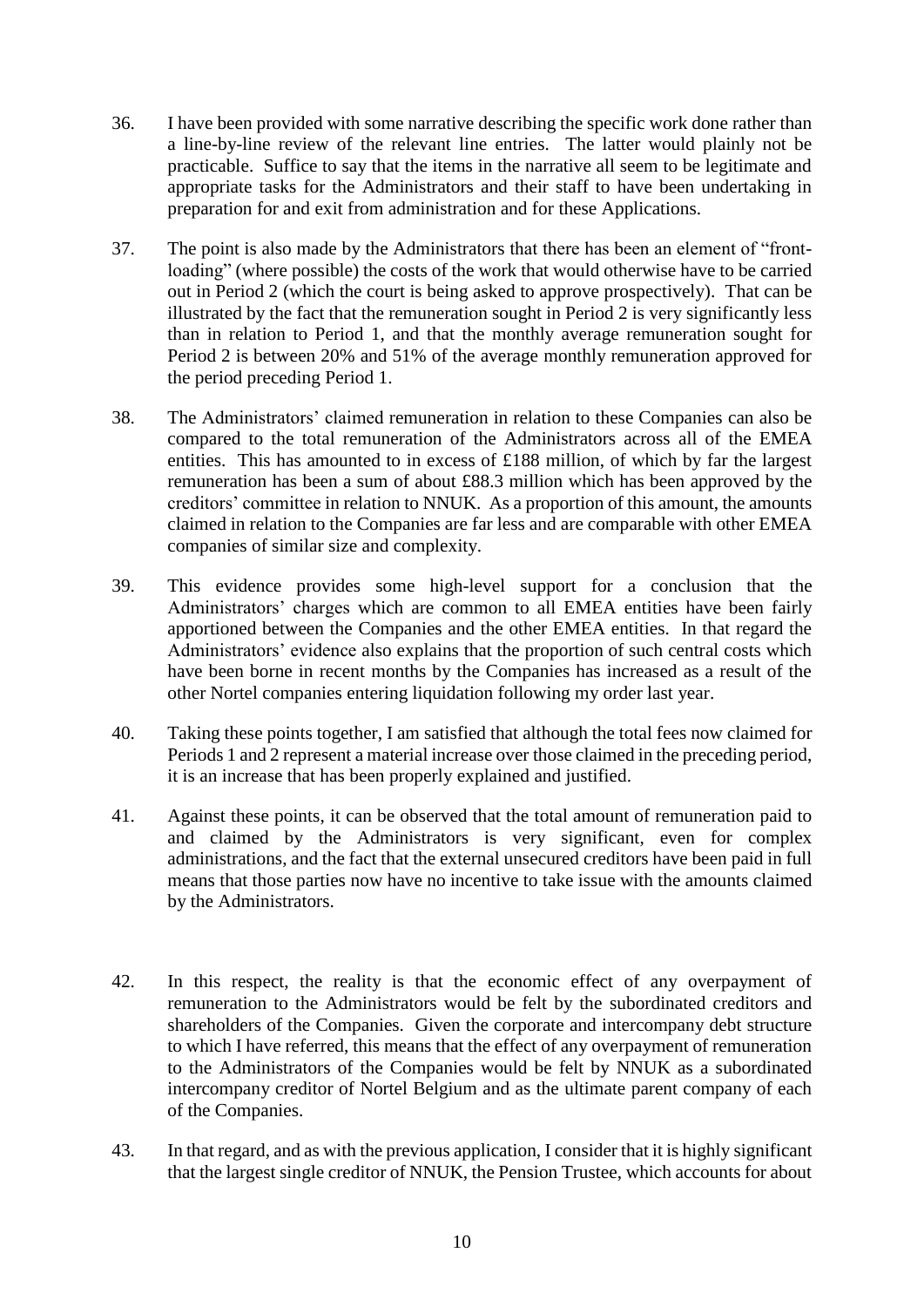95% of the unsecured claims against NNUK, has indicated that it strongly supports the Applications by the Administrators. I am entitled to take such views into account: see paragraph 21.4.11 of the Insolvency Practice Direction.

- 44. The Pension Trustee's support has been expressed in a letter to me of 30 April 2019 from its solicitors, Hogan Lovells International LLP. That letter explains that the Pension Trustee engaged an experienced insolvency practitioner and partner of PwC to scrutinise the Administrators' and CVA Supervisors' fees. Having done so, PwC had formed the view that there was nothing to suggest that the amount of fees claimed was unreasonable in the circumstances.
- 45. That review was supplemented by Hogan Lovells, who discussed matters with PwC and considered the fees claimed in the context of the guiding principles set out in the Insolvency Practice Direction. Having considered those matters, Hogan Lovells expressed the view that they did not believe that there were any factors weighing against granting the Applications. That view was confirmed by a representative of Hogan Lovells, Mr. Bullen, who attended the hearing.
- 46. I have also received resolutions signed by two of the other three members of the NNUK creditors' committee approving a resolution to the effect that the fees sought by the Administrators appear to be fair and reasonable. The final member of the creditors' committee has not responded for reasons that have been explained and which do not give me any cause to think that it might disagree with the Applications being made.
- 47. Taking all of these factors together, I am persuaded that the remuneration claimed by the Administrators in respect of both Periods 1 and 2 for each of the Companies is fair and reasonable, and that it is appropriate for me to grant the approvals sought by the Administrators.
- 48. The position in relation to the remuneration sought by the Administrators in respect of their role as CVA Supervisors is more straightforward. The amounts claimed are significantly less in relative terms, being a total of £109,136.19 made up as follows:
	- i) Nortel Portugal: £48,187.17 for Period 1 and £2,200.00 for Period 2.
	- ii) Nortel Belgium: £34,930.52 for Period 1 and £2,200.00 for Period 2.
	- iii) Nortel Spain: £21,618.50 for Period 1.
- 49. These amounts have been separately justified in the evidence and schedules produced by the Administrators. They represent a significant reduction in the monthly average when compared with the monthly average CVA costs for the preceding period. That reduction is explained in the evidence to be the result of the CVAs having terminated.
- 50. Taken overall, I am satisfied that the CVA fees claimed are fair and reasonable in the context of the operation of the CVAs. The payment of such amounts is also supported by the Pension Trustee and other members of the NNUK creditors' committee for the reasons that I have explained.

## Conclusion